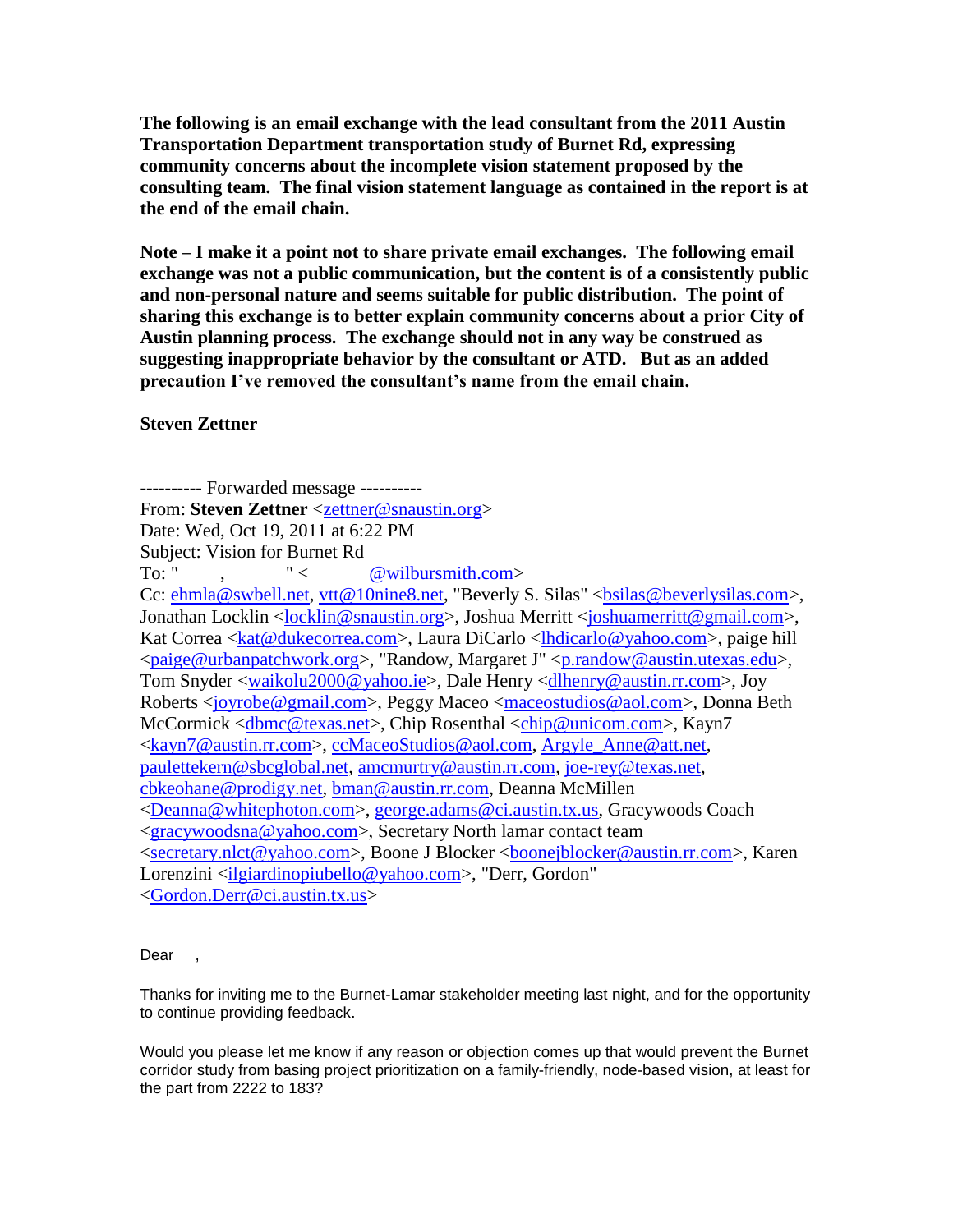We had talked last night about the vision for the Burnet corridor. The vision offered - "Core Transit Corridor Design Standards" - never went through a local stakeholder process. It was imposed from a distance, and it raised considerable opposition from many in our neighborhoods. I see your study as the first opportunity to document an official vision for Burnet Rd informed by local feedback.

Several of us have spent the last five years trying to articulate that vision. We have eagerly communicated our desire for a place that is safe and comfortable for children, one that minimizes congestion by putting most of the density in village centers. The centers are equipped with local street grids and robust pedestrian infrastructure. They are supported by rapid transit hubs. I hope that you heard this vision echoed in the feedback from many of the 60 people who attended the Burnet meeting in September.

The Core Transit Corridor vision based on the Commercial Design Standards/VMU ordinance does not assume centers. The 12-15 ft streetscape described in CDS/VMU, in the context of a busy five-lane early suburban corridor like Burnet, is child-hostile.

A family-friendly, node-based vision has implications for features and their prioritization. Bike lanes on Burnet must be viewed as an incomplete biking solution when even fairly experienced bikers like Wooten NA president Joshua Merritt are telling you that they would not feel safe using them. Our children will be at risk if tempted to ride on Burnet along with ~30,000 cars a day. Sidewalks, well buffered from heavy traffic, would seem to be the safest, most costeffective means to enable walking and biking for people of all ages and abilities. That is why they are our highest priority for Burnet between 2222 and 183.

Please let me know if this doesn't make sense. I would be happy to meet at any time to clarify what we're trying to achieve.

## Regards,

Steven

--

Steven Zettner Sustainable Neighborhoods of North Central Austin [www.snaustin.org](http://www.snaustin.org/)

---------- Forwarded message ---------- From: **Karen** [<ilgiardinopiubello@yahoo.com>](mailto:ilgiardinopiubello@yahoo.com) Date: Thu, Oct 20, 2011 at 11:02 AM Subject: Re: Vision for Burnet Rd To: Steven Zettner [<zettner@snaustin.org>](mailto:zettner@snaustin.org) Cc: ", "[< @wilbursmith.com>](mailto:KOKYERE@wilbursmith.com), ["ehmla@swbell.net"](mailto:ehmla@swbell.net) [<ehmla@swbell.net>](mailto:ehmla@swbell.net), ["vtt@10nine8.net"](mailto:vtt@10nine8.net) [<vtt@10nine8.net>](mailto:vtt@10nine8.net), "Beverly S. Silas" [<bsilas@beverlysilas.com>](mailto:bsilas@beverlysilas.com), Jonathan Locklin [<locklin@snaustin.org>](mailto:locklin@snaustin.org), Joshua Merritt [<joshuamerritt@gmail.com>](mailto:joshuamerritt@gmail.com), Kat Correa [<kat@dukecorrea.com>](mailto:kat@dukecorrea.com), Laura DiCarlo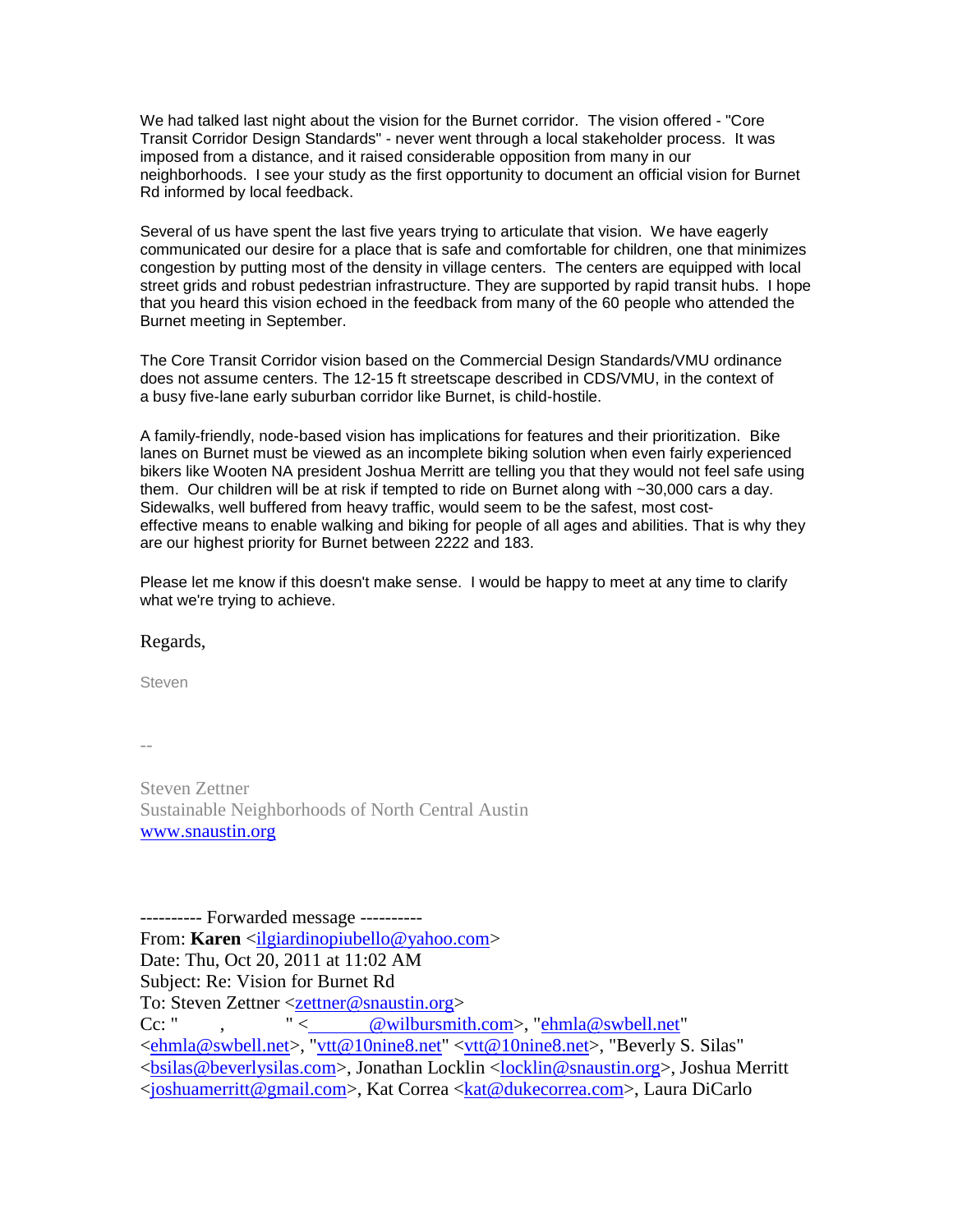[<lhdicarlo@yahoo.com>](mailto:lhdicarlo@yahoo.com), paige hill [<paige@urbanpatchwork.org>](mailto:paige@urbanpatchwork.org), "Randow, Margaret J" [<p.randow@austin.utexas.edu>](mailto:p.randow@austin.utexas.edu), Tom Snyder [<waikolu2000@yahoo.ie>](mailto:waikolu2000@yahoo.ie), Dale Henry [<dlhenry@austin.rr.com>](mailto:dlhenry@austin.rr.com), Joy Roberts [<joyrobe@gmail.com>](mailto:joyrobe@gmail.com), Peggy Maceo [<maceostudios@aol.com>](mailto:maceostudios@aol.com), Donna Beth McCormick [<dbmc@texas.net>](mailto:dbmc@texas.net), Chip Rosenthal [<chip@unicom.com>](mailto:chip@unicom.com), Kayn7 [<kayn7@austin.rr.com>](mailto:kayn7@austin.rr.com), ["ccMaceoStudios@aol.com"](mailto:ccMaceoStudios@aol.com) [<ccMaceoStudios@aol.com>](mailto:ccMaceoStudios@aol.com), ["Argyle\\_Anne@att.net"](mailto:Argyle_Anne@att.net) [<Argyle\\_Anne@att.net>](mailto:Argyle_Anne@att.net), ["paulettekern@sbcglobal.net"](mailto:paulettekern@sbcglobal.net) [<paulettekern@sbcglobal.net>](mailto:paulettekern@sbcglobal.net), ["amcmurtry@austin.rr.com"](mailto:amcmurtry@austin.rr.com) [<amcmurtry@austin.rr.com>](mailto:amcmurtry@austin.rr.com), ["joe-rey@texas.net"](mailto:joe-rey@texas.net) [<joe](mailto:joe-rey@texas.net)[rey@texas.net>](mailto:joe-rey@texas.net), ["cbkeohane@prodigy.net"](mailto:cbkeohane@prodigy.net) [<cbkeohane@prodigy.net>](mailto:cbkeohane@prodigy.net), ["bman@austin.rr.com"](mailto:bman@austin.rr.com) [<bman@austin.rr.com>](mailto:bman@austin.rr.com), Deanna McMillen [<Deanna@whitephoton.com>](mailto:Deanna@whitephoton.com), ["george.adams@ci.austin.tx.us"](mailto:george.adams@ci.austin.tx.us) [<george.adams@ci.austin.tx.us>](mailto:george.adams@ci.austin.tx.us), Gracywoods Coach [<gracywoodsna@yahoo.com>](mailto:gracywoodsna@yahoo.com), Secretary North lamar contact team [<secretary.nlct@yahoo.com>](mailto:secretary.nlct@yahoo.com), Boone J Blocker [<boonejblocker@austin.rr.com>](mailto:boonejblocker@austin.rr.com), "Derr, Gordon" [<Gordon.Derr@ci.austin.tx.us>](mailto:Gordon.Derr@ci.austin.tx.us)

Agreed 100% Steven. Thanks so much for taking the time to enunciate this vision consistently and persistently. As a Crestview resident and mom of two small kids, I see your vision translating into a safe, healthy, and prosperous future for a corridor with lots of redevelopment potential and clear interest from developers. Karen Lorenzini

---------- Forwarded message ---------- From: **Locklin** <*locklin@snaustin.org>* Date: Sat, Oct 22, 2011 at 8:06 AM Subject: Re: Vision for Burnet Rd To: Karen [<ilgiardinopiubello@yahoo.com>](mailto:ilgiardinopiubello@yahoo.com) Cc: Steven Zettner  $\leq$ zettner@snaustin.org>, ", "  $\lt$ [@wilbursmith.com>](mailto:KOKYERE@wilbursmith.com), ["ehmla@swbell.net"](mailto:ehmla@swbell.net) [<ehmla@swbell.net>](mailto:ehmla@swbell.net), ["vtt@10nine8.net"](mailto:vtt@10nine8.net) [<vtt@10nine8.net>](mailto:vtt@10nine8.net), "Beverly S. Silas" [<bsilas@beverlysilas.com>](mailto:bsilas@beverlysilas.com), JoshuaMerritt [<joshuamerritt@gmail.com>](mailto:joshuamerritt@gmail.com), Kat Correa [<kat@dukecorrea.com>](mailto:kat@dukecorrea.com), LauraDiCarlo [<lhdicarlo@yahoo.com>](mailto:lhdicarlo@yahoo.com), paige hill [<paige@urbanpatchwork.org>](mailto:paige@urbanpatchwork.org), "Randow, Margaret J" [<p.randow@austin.utexas.edu>](mailto:p.randow@austin.utexas.edu), Tom Snyder [<waikolu2000@yahoo.ie>](mailto:waikolu2000@yahoo.ie), Dale Henry [<dlhenry@austin.rr.com>](mailto:dlhenry@austin.rr.com), Joy Roberts [<joyrobe@gmail.com>](mailto:joyrobe@gmail.com), Peggy Maceo [<maceostudios@aol.com>](mailto:maceostudios@aol.com), Donna Beth McCormick [<dbmc@texas.net>](mailto:dbmc@texas.net), Chip Rosenthal [<chip@unicom.com>](mailto:chip@unicom.com), Kayn7 [<kayn7@austin.rr.com>](mailto:kayn7@austin.rr.com), ["ccMaceoStudios@aol.com"](mailto:ccMaceoStudios@aol.com) [<ccMaceoStudios@aol.com>](mailto:ccMaceoStudios@aol.com), ["Argyle\\_Anne@att.net"](mailto:Argyle_Anne@att.net) [<Argyle\\_Anne@att.net>](mailto:Argyle_Anne@att.net), ["paulettekern@sbcglobal.net"](mailto:paulettekern@sbcglobal.net) [<paulettekern@sbcglobal.net>](mailto:paulettekern@sbcglobal.net), ["amcmurtry@austin.rr.com"](mailto:amcmurtry@austin.rr.com) [<amcmurtry@austin.rr.com>](mailto:amcmurtry@austin.rr.com), ["joe-rey@texas.net"](mailto:joe-rey@texas.net) [<joe](mailto:joe-rey@texas.net)[rey@texas.net>](mailto:joe-rey@texas.net), ["cbkeohane@prodigy.net"](mailto:cbkeohane@prodigy.net) [<cbkeohane@prodigy.net>](mailto:cbkeohane@prodigy.net), ["bman@austin.rr.com"](mailto:bman@austin.rr.com) [<bman@austin.rr.com>](mailto:bman@austin.rr.com), Deanna McMillen [<Deanna@whitephoton.com>](mailto:Deanna@whitephoton.com), ["george.adams@ci.austin.tx.us"](mailto:george.adams@ci.austin.tx.us) [<george.adams@ci.austin.tx.us>](mailto:george.adams@ci.austin.tx.us), GracywoodsCoach [<gracywoodsna@yahoo.com>](mailto:gracywoodsna@yahoo.com), Secretary North lamar contact team [<secretary.nlct@yahoo.com>](mailto:secretary.nlct@yahoo.com), Boone J Blocker [<boonejblocker@austin.rr.com>](mailto:boonejblocker@austin.rr.com), "Derr, Gordon" [<Gordon.Derr@ci.austin.tx.us>](mailto:Gordon.Derr@ci.austin.tx.us)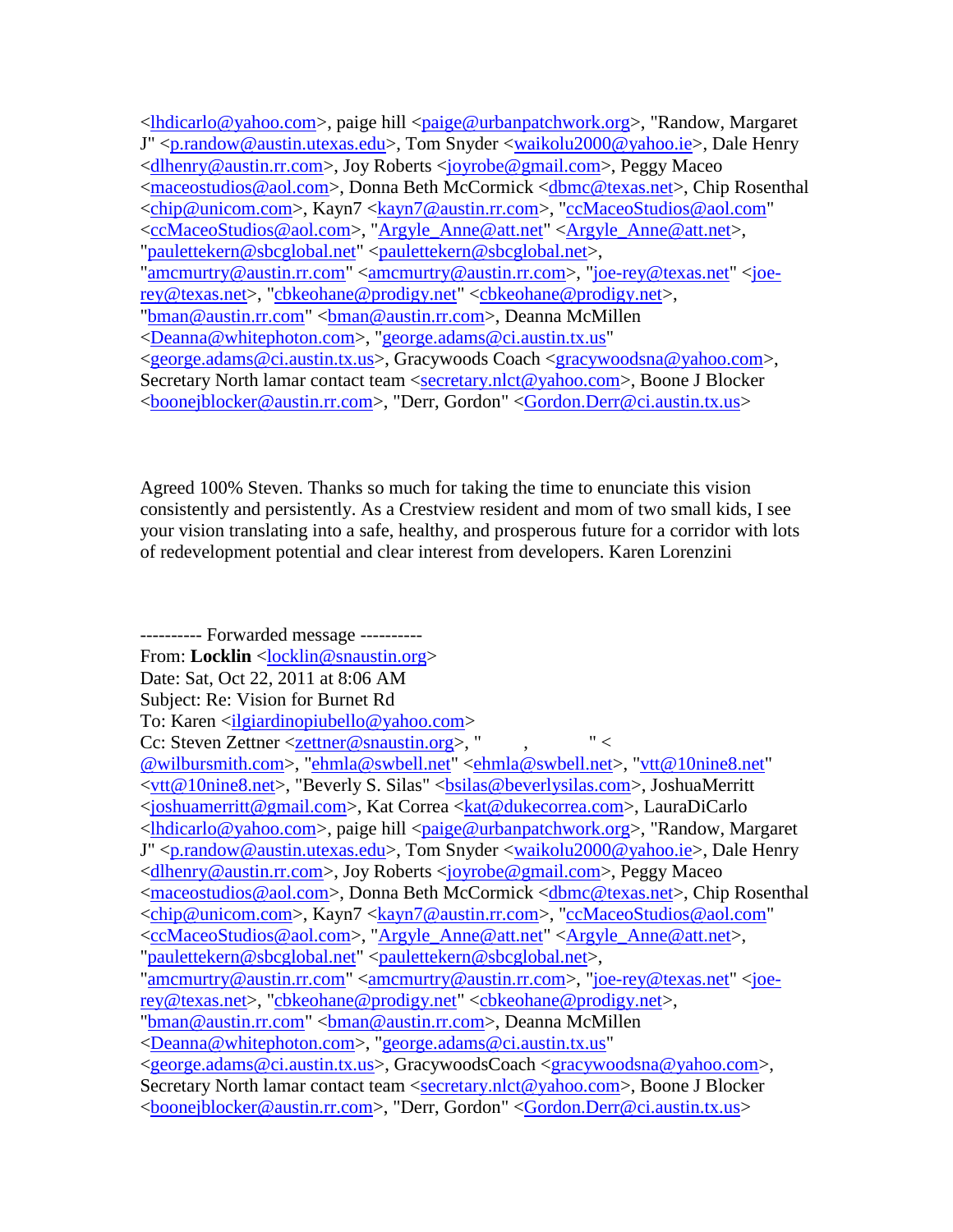I also agree 100%. We have been working hard on this vision. This is very important for our community! Thanks for your work on this Steven.

Thanks Jonathan Locklin 7501 Grover Avenue Austin TX 78757

---------- Forwarded message ---------- From: Randow, Margaret J [<p.randow@austin.utexas.edu>](mailto:p.randow@austin.utexas.edu) Date: Tue, Oct 25, 2011 at 12:52 PM Subject: RE: Vision for Burnet Rd To: Karen [<ilgiardinopiubello@yahoo.com>](mailto:ilgiardinopiubello@yahoo.com), Steven Zettner [<zettner@snaustin.org>](mailto:zettner@snaustin.org) Cc: " , " [< @wilbursmith.com>](mailto:KOKYERE@wilbursmith.com), ["ehmla@swbell.net"](mailto:ehmla@swbell.net) [<ehmla@swbell.net>](mailto:ehmla@swbell.net), ["vtt@10nine8.net"](mailto:vtt@10nine8.net) [<vtt@10nine8.net>](mailto:vtt@10nine8.net), "Beverly S. Silas" [<bsilas@beverlysilas.com>](mailto:bsilas@beverlysilas.com), Jonathan Locklin [<locklin@snaustin.org>](mailto:locklin@snaustin.org), Joshua Merritt [<joshuamerritt@gmail.com>](mailto:joshuamerritt@gmail.com), Kat Correa [<kat@dukecorrea.com>](mailto:kat@dukecorrea.com), Laura DiCarlo [<lhdicarlo@yahoo.com>](mailto:lhdicarlo@yahoo.com), paige hill [<paige@urbanpatchwork.org>](mailto:paige@urbanpatchwork.org), Tom Snyder [<waikolu2000@yahoo.ie>](mailto:waikolu2000@yahoo.ie), Dale Henry [<dlhenry@austin.rr.com>](mailto:dlhenry@austin.rr.com), Joy Roberts [<joyrobe@gmail.com>](mailto:joyrobe@gmail.com), Peggy Maceo [<maceostudios@aol.com>](mailto:maceostudios@aol.com), Donna Beth McCormick [<dbmc@texas.net>](mailto:dbmc@texas.net), Chip Rosenthal [<chip@unicom.com>](mailto:chip@unicom.com), Kayn7 [<kayn7@austin.rr.com>](mailto:kayn7@austin.rr.com), ["ccMaceoStudios@aol.com"](mailto:ccMaceoStudios@aol.com) [<ccMaceoStudios@aol.com>](mailto:ccMaceoStudios@aol.com), ["Argyle\\_Anne@att.net"](mailto:Argyle_Anne@att.net) [<Argyle\\_Anne@att.net>](mailto:Argyle_Anne@att.net), ["paulettekern@sbcglobal.net"](mailto:paulettekern@sbcglobal.net) [<paulettekern@sbcglobal.net>](mailto:paulettekern@sbcglobal.net), ["amcmurtry@austin.rr.com"](mailto:amcmurtry@austin.rr.com) [<amcmurtry@austin.rr.com>](mailto:amcmurtry@austin.rr.com), ["joe-rey@texas.net"](mailto:joe-rey@texas.net) [<joe-rey@texas.net>](mailto:joe-rey@texas.net), ["cbkeohane@prodigy.net"](mailto:cbkeohane@prodigy.net) [<cbkeohane@prodigy.net>](mailto:cbkeohane@prodigy.net), ["bman@austin.rr.com"](mailto:bman@austin.rr.com) [<bman@austin.rr.com>](mailto:bman@austin.rr.com), Deanna McMillen [<Deanna@whitephoton.com>](mailto:Deanna@whitephoton.com), ["george.adams@ci.austin.tx.us"](mailto:george.adams@ci.austin.tx.us) [<george.adams@ci.austin.tx.us>](mailto:george.adams@ci.austin.tx.us), Gracywoods Coach [<gracywoodsna@yahoo.com>](mailto:gracywoodsna@yahoo.com), Secretary North lamar contact team [<secretary.nlct@yahoo.com>](mailto:secretary.nlct@yahoo.com), Boone J Blocker [<boonejblocker@austin.rr.com>](mailto:boonejblocker@austin.rr.com), "Derr, Gordon" [<Gordon.Derr@ci.austin.tx.us>](mailto:Gordon.Derr@ci.austin.tx.us)

As a long-time Allandale resident, I am eager to see the family friendly vision of Burnet Road that Steven Zettner has outlined. It will be wonderful when people of all ages can walk or ride their bikes safely along this corridor. As density continues to grow, it is especially important as adding more cars without other options will make Burnet Road even more congested and unsafe. This is our opportunity to make it right for the future.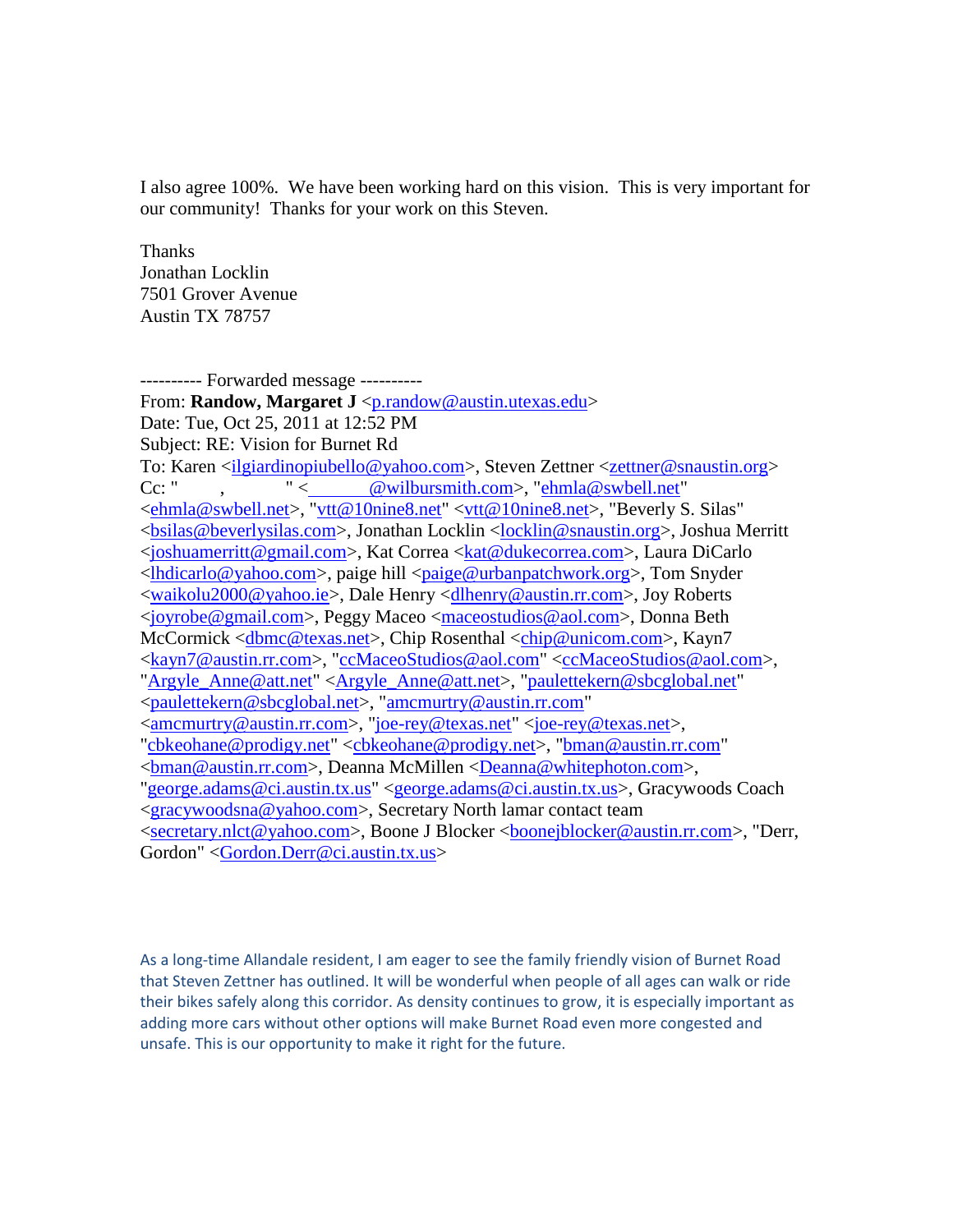---------- Forwarded message ---------- From: **Joshua Merritt** [<joshuamerritt@gmail.com>](mailto:joshuamerritt@gmail.com) Date: Wed, Oct 26, 2011 at 10:43 AM Subject: Re: Vision for Burnet Rd To: Steven Zettner [<zettner@snaustin.org>](mailto:zettner@snaustin.org) Cc: " , " [< @wilbursmith.com>](mailto:KOKYERE@wilbursmith.com), [ehmla@swbell.net,](mailto:ehmla@swbell.net) [vtt@10nine8.net,](mailto:vtt@10nine8.net) "Beverly S. Silas" < $bsilas@beverlysilas.com$ >, Jonathan Locklin [<locklin@snaustin.org>](mailto:locklin@snaustin.org), Kat Correa [<kat@dukecorrea.com>](mailto:kat@dukecorrea.com), Laura DiCarlo [<lhdicarlo@yahoo.com>](mailto:lhdicarlo@yahoo.com), paige hill [<paige@urbanpatchwork.org>](mailto:paige@urbanpatchwork.org), "Randow, Margaret J" [<p.randow@austin.utexas.edu>](mailto:p.randow@austin.utexas.edu), Tom Snyder [<waikolu2000@yahoo.ie>](mailto:waikolu2000@yahoo.ie), Dale Henry [<dlhenry@austin.rr.com>](mailto:dlhenry@austin.rr.com), Joy Roberts [<joyrobe@gmail.com>](mailto:joyrobe@gmail.com), Peggy Maceo [<maceostudios@aol.com>](mailto:maceostudios@aol.com), Donna Beth McCormick [<dbmc@texas.net>](mailto:dbmc@texas.net), Chip Rosenthal [<chip@unicom.com>](mailto:chip@unicom.com), Kayn7 [<kayn7@austin.rr.com>](mailto:kayn7@austin.rr.com), [ccMaceoStudios@aol.com,](mailto:ccMaceoStudios@aol.com) [Argyle\\_Anne@att.net,](mailto:Argyle_Anne@att.net) [paulettekern@sbcglobal.net,](mailto:paulettekern@sbcglobal.net) [amcmurtry@austin.rr.com,](mailto:amcmurtry@austin.rr.com) [joe](mailto:joe-rey@texas.net)[rey@texas.net,](mailto:joe-rey@texas.net) [cbkeohane@prodigy.net,](mailto:cbkeohane@prodigy.net) [bman@austin.rr.com,](mailto:bman@austin.rr.com) Deanna McMillen [<Deanna@whitephoton.com>](mailto:Deanna@whitephoton.com), [george.adams@ci.austin.tx.us,](mailto:george.adams@ci.austin.tx.us) Gracywoods Coach [<gracywoodsna@yahoo.com>](mailto:gracywoodsna@yahoo.com), Secretary North lamar contact team [<secretary.nlct@yahoo.com>](mailto:secretary.nlct@yahoo.com), Boone J Blocker [<boonejblocker@austin.rr.com>](mailto:boonejblocker@austin.rr.com), Karen Lorenzini [<ilgiardinopiubello@yahoo.com>](mailto:ilgiardinopiubello@yahoo.com), "Derr, Gordon" [<Gordon.Derr@ci.austin.tx.us>](mailto:Gordon.Derr@ci.austin.tx.us)

Hi , thanks again for the meeting and your dedication to the Burnet Rd. project. It was nice meeting you.

I can't echo Steve's sentiments enough. When I moved into the neighborhood two years ago, I reviewed the Crestview / Wooten combined neighborhood plan as a key input to making my decision to live in and advocate for the neighborhood.

As parents of two (soon to be three) small children, the potential for the area to continue to attract and support families (while still being inclusive of others) is evident - and seems to be the predominant vision of the other neighborhood association presidents, officers, and active members - as well as civic-minded organizations - I speak with throughout the Burnet Rd. corridor.

Safety, open space, accessibility to children / the elderly / the disabled, encouraging alternate modes of transportation - these are the areas we can make a difference today, and I am grateful for people like you for not only hearing our voice, but working with our neighborhoods to act on the visions many of our neighborhoods built in collaboration with the city as long as a decade ago.

I will continue to offer my support and advocacy, and encourage my neighbors and our area business, to rally behind the city as you help to create family-oriented improvements to our corridor. We have a real opportunity for a great human interest story here, one where the local government and the citizens craft and achieve a shared vision. Let's all do the work together it takes to make the story a reality.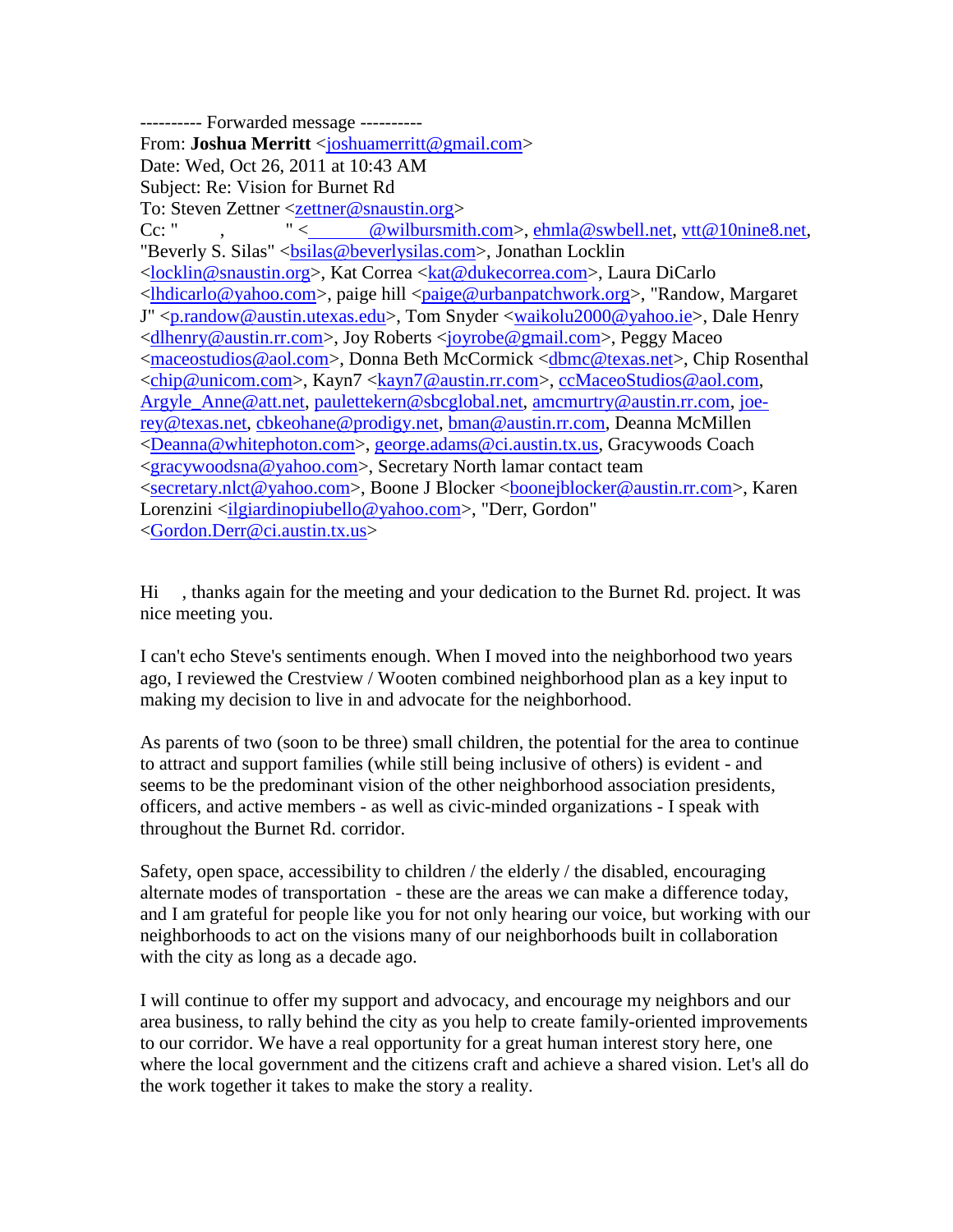-Joshua Merritt President, Wooten Neighborhood Association Communications Committee Chair, Sustainable Neighborhoods

On Thu, Oct 27, 2011 at 12:26 PM, Kat Correa [<kat@dukecorrea.com>](mailto:kat@dukecorrea.com) wrote: Dear

While I was not able to make the meeting with other representatives of SN, I fully support the SN mission to help ensure that the transformation and redevelopment of Burnet Road is more 'sustainable' in terms of being family friendly, bike friendly and pedestrian friendly.

This means that transporting yourself and your family should be safe, with multiple options for getting to the places in and around our neighborhoods. For many people, traveling Burnet Road is means for getting north or south on their way to somewhere else. But for those of us who call North Central Austin our home, Burnet Road IS our neighborhood.

As more people move to this area, and as more developments seek to incorporate VMU design and density, lets also please remember to incorporate those aspects of a "neighborhood" that make it a great place to live:

-open green space for activity, recreation and stress reduction -space to ride, park and safely store a bicycle -comfortable bus stops with shade and adequate seating -nearby access to grocery, retail, entertainment, and medical providers

The URBAN neighborhoods of North Central Austin desperately want to be a part of the planning process when it comes to redefining the urban areas in which we live. I see the same thing going on with the Airport and Riverside projects and I know those residents also want to be a part of the process in shaping the vision for re-development.

Austin is growing. Let's all work together so that we grow in a smart way.

Sincerely, Kat Correa, MBA

Sustainable Neighborhoods Bookkeeper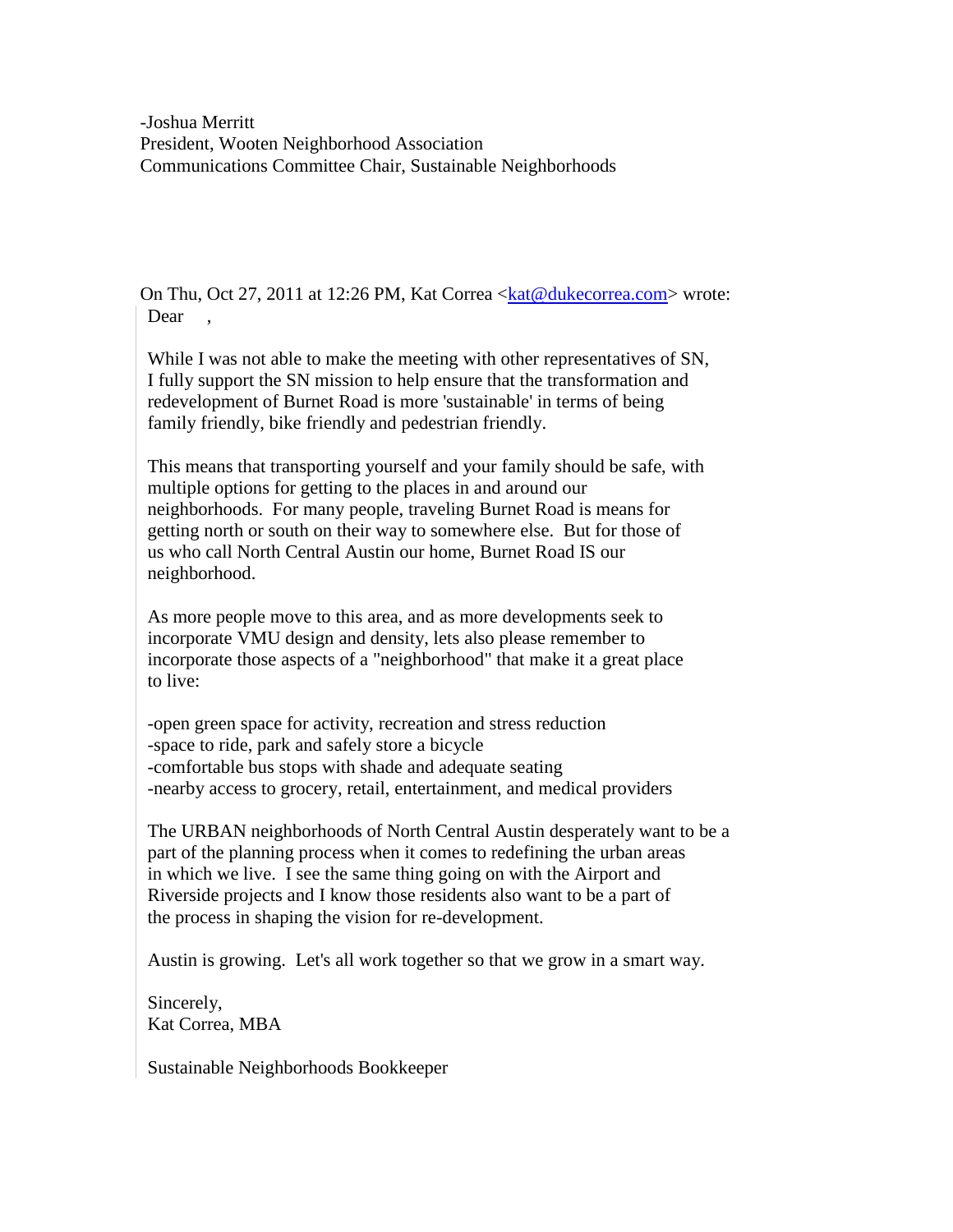Crestview Neighborhood Assn. Newsletter Editor Friends of Brentwood Park Leader

---------- Forwarded message ---------- From: **,** [< @wilbursmith.com>](mailto:KOKYERE@wilbursmith.com) Date: Thu, Oct 27, 2011 at 1:08 PM Subject: RE: Vision for Burnet Rd To: Steven Zettner [<zettner@snaustin.org>](mailto:zettner@snaustin.org) Cc: ["ehmla@swbell.net"](mailto:ehmla@swbell.net) [<ehmla@swbell.net>](mailto:ehmla@swbell.net), ["vtt@10nine8.net"](mailto:vtt@10nine8.net) [<vtt@10nine8.net>](mailto:vtt@10nine8.net), "Beverly S. Silas" <br/>bsilas@beverlysilas.com>, Jonathan Locklin [<locklin@snaustin.org>](mailto:locklin@snaustin.org), Joshua Merritt [<joshuamerritt@gmail.com>](mailto:joshuamerritt@gmail.com), Kat Correa [<kat@dukecorrea.com>](mailto:kat@dukecorrea.com), Laura DiCarlo [<lhdicarlo@yahoo.com>](mailto:lhdicarlo@yahoo.com), paige hill [<paige@urbanpatchwork.org>](mailto:paige@urbanpatchwork.org), "Randow, Margaret J" [<p.randow@austin.utexas.edu>](mailto:p.randow@austin.utexas.edu), Tom Snyder [<waikolu2000@yahoo.ie>](mailto:waikolu2000@yahoo.ie), Dale Henry [<dlhenry@austin.rr.com>](mailto:dlhenry@austin.rr.com), Joy Roberts [<joyrobe@gmail.com>](mailto:joyrobe@gmail.com), Peggy Maceo [<maceostudios@aol.com>](mailto:maceostudios@aol.com), Donna Beth McCormick [<dbmc@texas.net>](mailto:dbmc@texas.net), Chip Rosenthal [<chip@unicom.com>](mailto:chip@unicom.com), Kayn7 [<kayn7@austin.rr.com>](mailto:kayn7@austin.rr.com), ["ccMaceoStudios@aol.com"](mailto:ccMaceoStudios@aol.com) [<ccMaceoStudios@aol.com>](mailto:ccMaceoStudios@aol.com), ["Argyle\\_Anne@att.net"](mailto:Argyle_Anne@att.net) [<Argyle\\_Anne@att.net>](mailto:Argyle_Anne@att.net), ["paulettekern@sbcglobal.net"](mailto:paulettekern@sbcglobal.net) [<paulettekern@sbcglobal.net>](mailto:paulettekern@sbcglobal.net), ["amcmurtry@austin.rr.com"](mailto:amcmurtry@austin.rr.com) [<amcmurtry@austin.rr.com>](mailto:amcmurtry@austin.rr.com), ["joe-rey@texas.net"](mailto:joe-rey@texas.net) [<joe-rey@texas.net>](mailto:joe-rey@texas.net), ["cbkeohane@prodigy.net"](mailto:cbkeohane@prodigy.net) [<cbkeohane@prodigy.net>](mailto:cbkeohane@prodigy.net), ["bman@austin.rr.com"](mailto:bman@austin.rr.com) [<bman@austin.rr.com>](mailto:bman@austin.rr.com), Deanna McMillen [<Deanna@whitephoton.com>](mailto:Deanna@whitephoton.com), ["george.adams@ci.austin.tx.us"](mailto:george.adams@ci.austin.tx.us) [<george.adams@ci.austin.tx.us>](mailto:george.adams@ci.austin.tx.us), Gracywoods Coach [<gracywoodsna@yahoo.com>](mailto:gracywoodsna@yahoo.com), Secretary North lamar contact team [<secretary.nlct@yahoo.com>](mailto:secretary.nlct@yahoo.com), Boone J Blocker [<boonejblocker@austin.rr.com>](mailto:boonejblocker@austin.rr.com), Karen Lorenzini [<ilgiardinopiubello@yahoo.com>](mailto:ilgiardinopiubello@yahoo.com), "Derr, Gordon" [<Gordon.Derr@ci.austin.tx.us>](mailto:Gordon.Derr@ci.austin.tx.us), "Hughes, Alan" [<Alan.Hughes@austintexas.gov>](mailto:Alan.Hughes@austintexas.gov), "Narayanasamy, Madhusudhanan" [<mnarayanasamy@wilbursmith.com>](mailto:mnarayanasamy@wilbursmith.com)

Steve et al,

Thank you for the input you have provided so far. We look forward to receiving additional input, particularly once we present the draft recommendations. As part of this North Lamar/Burnet Corridor Study we are looking at "complete streets" concepts to provide safe and comfortable access for all users. However, any change to development standards that would mandate the implementation of village centers is not within the scope of this project. It is important to emphasize that the Corridor Study will result in projects and a vision that will improve safety and mobility. However, these improvements will not conflict with a village center concept should that be a development standard that the City Council wishes to adopt.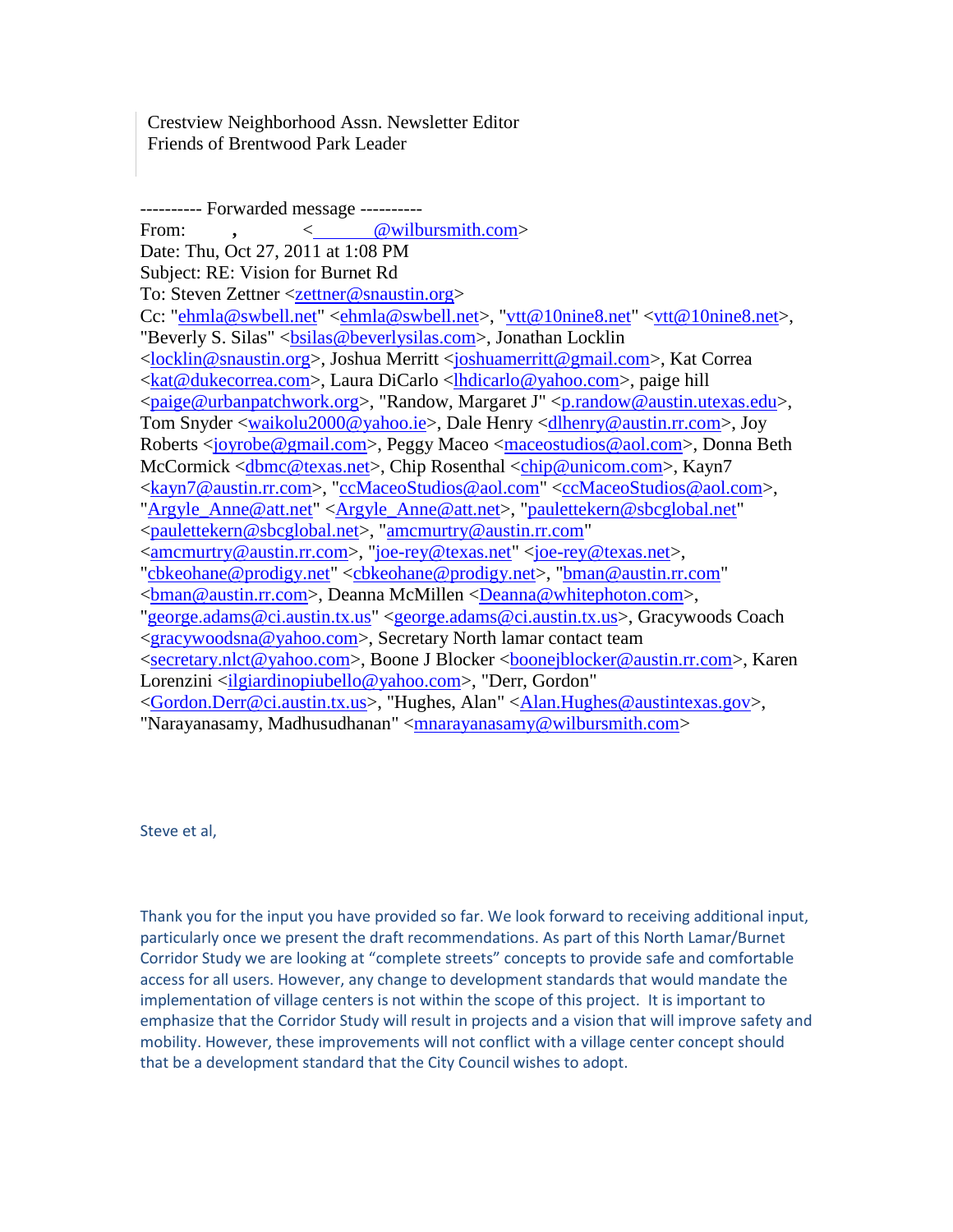Thank you.

 **, PE**

Project Manager

Wilbur Smith Associates

w: [\(713\) 785-0080](tel:%28713%29%20785-0080) d: [\(713\) 423-7433](tel:%28713%29%20423-7433) f: [\(713\) 840-0173](tel:%28713%29%20840-0173)

@wilbursmith.com

---------- Forwarded message ---------- From: **Steven Zettner** [<zettner@snaustin.org>](mailto:zettner@snaustin.org) Date: Thu, Oct 27, 2011 at 2:56 PM Subject: Re: Vision for Burnet Rd To: " ,  $"$  <  $@$  wilbursmith.com>

My concern is that when we had the second meeting a week or so ago, the corridor vision was defined exclusively as the design standards. This is a very narrow way to define a vision, one that misses the big picture and in some important ways undermines it.

As I mentioned previously, this is the first opportunity that we've had to have the familyfriendly, centers-oriented vision of the corridor described in a City of Austin planning document. This is one of our top goals for the process because it will influence what comes after.

My intent here is not to get rid of design standards, or to prevent you from describing them in the study as the existing set of requirements for how most development along the corridor interfaces with the street. There are many aspects of the design standards that make perfect sense at many places along the corridor. But they're just a means - one possible tool to accomplish a vision.

Does this make sense? I would be happy to meet to discuss and to clarify any points that may be complicating the issue. Again, at risk of beating everyone over the head, this is really important to us. :)

Regards,

,

Steven